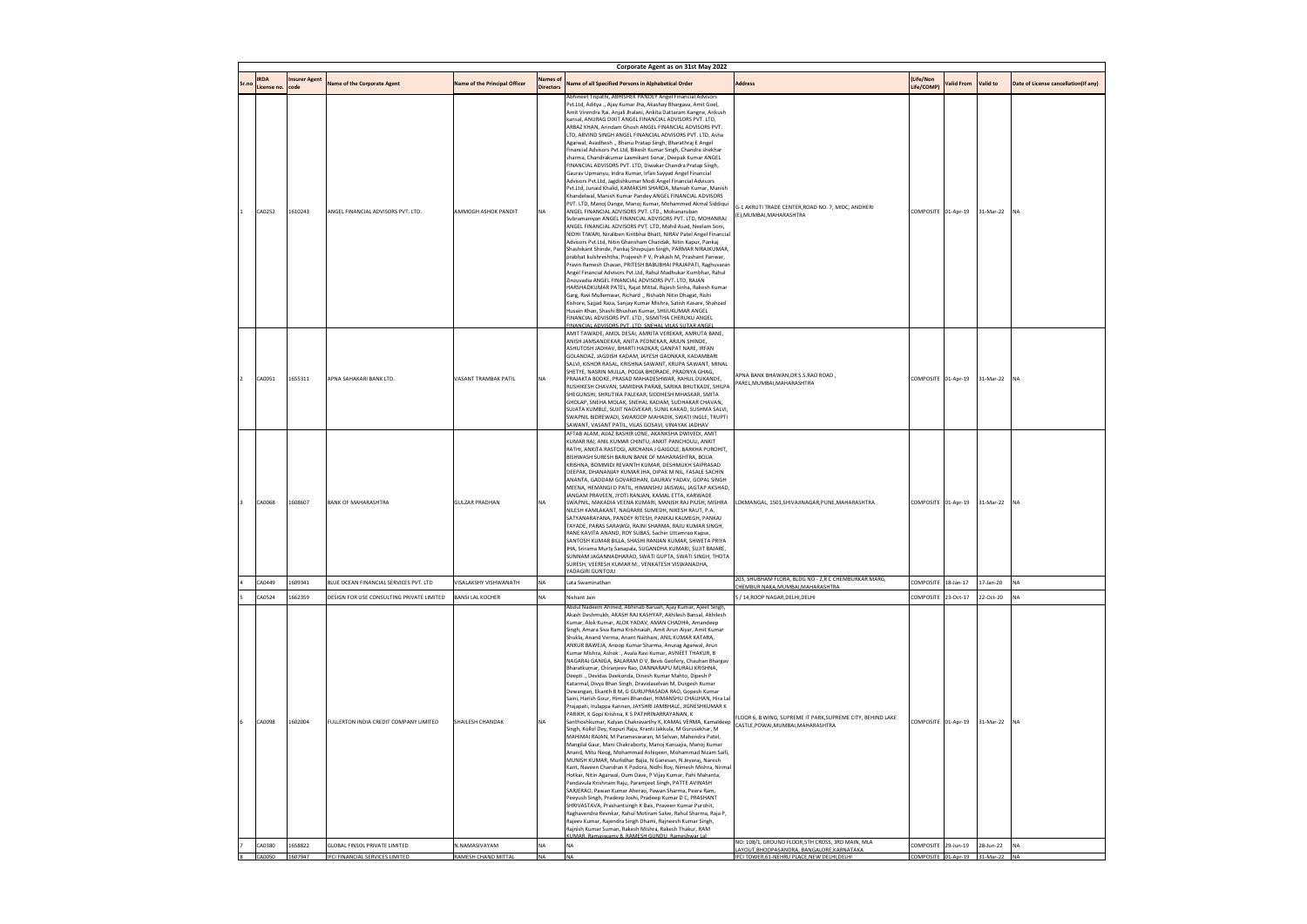| r.no | <b>IRDA</b><br>License no | Insurer Agent<br>code | lame of the Corporate Agent                                    | Name of the Principal Officer            | <b>Names of</b><br><b>Directors</b> | Name of all Specified Persons in Alphabetical Order                                                                                                                                                                                                                                                                                                                                                                                                                                                                                                                                                                                                                                                                                                                                                                                                                                                                                                                                                                                                                                                                                                                                                                                                                                                                                                                                                                                                                                                                                                                                                                                                                                                                                                                                                                                                                              | <b>Address</b>                                                                                                       | (Life/Non<br>Life/COMP) | alid From                                            | Valid to  | Date of License cancellation(If any) |
|------|---------------------------|-----------------------|----------------------------------------------------------------|------------------------------------------|-------------------------------------|----------------------------------------------------------------------------------------------------------------------------------------------------------------------------------------------------------------------------------------------------------------------------------------------------------------------------------------------------------------------------------------------------------------------------------------------------------------------------------------------------------------------------------------------------------------------------------------------------------------------------------------------------------------------------------------------------------------------------------------------------------------------------------------------------------------------------------------------------------------------------------------------------------------------------------------------------------------------------------------------------------------------------------------------------------------------------------------------------------------------------------------------------------------------------------------------------------------------------------------------------------------------------------------------------------------------------------------------------------------------------------------------------------------------------------------------------------------------------------------------------------------------------------------------------------------------------------------------------------------------------------------------------------------------------------------------------------------------------------------------------------------------------------------------------------------------------------------------------------------------------------|----------------------------------------------------------------------------------------------------------------------|-------------------------|------------------------------------------------------|-----------|--------------------------------------|
|      | CA0100                    | 1601538               | NDIABULLS HOUSING FINANCE LIMITED                              | DHIRAJ LATHER                            | NA                                  | L Sunil Kumar, Ajay Deepchand Shah, AJAY KUMAR, AJAY KUMAR<br>DANDRIYAL, AJAY NARANBHAI CHAVDA, AJAYKUMAR PARESHBHAI<br>PATNI, Ajinkya Vidyasagar Chaudhary, AKHILESH PANDIT,<br>AMARJEET RANA, Ameya Mahesh Gokhale, AMIT., Amit Kumar,<br>AMIT KUMAR, Anil kumar Qasba, ANJANA SHARMA, Anooj M,<br>ANUJA BHATTACHARJEE, ASHISH KUMAR INDIABULLS HOUSING<br>FINANCE LIMITED. Ashish Mittal, ASHOK KUMAR, ASHWANI HADA.<br>ATUL SINGH KAMBWAL, Avanti Hemant Ghagare, Babita Kumari<br>INDIABULLS HOUSING FINANCE LIMITED, Bavasiya Pradip J, BHARAT<br>BHUSHAN, BHARGAV PATHAK, BISHNUMAYA THAPA, Chakali<br>Mamatha, Chanchal Sharma INDIABULLS HOUSING FINANCE<br>LIMITED, Charu Purohit, CHAUHAN CHIRAG AMBALAL, Chetan<br>Goyal, CHETNA RAMANI, DASARI VENKATESH, DEEDAR SINGH,<br>Deep Singh Rowthan, Deepak Maloo, DEEPTI RUDRAMAL PATIL<br>DEVENDRA KUMAR, Dhiraj Jadhav, DILIP RAMESH MAURYA,<br>DINESH KHURANA, DINESH KUMAR, Dipesh Jain, GANESH KUMAR<br>SHARMA INDIABULLS HOUSING FINANCE LIMITED. GAURANG<br>CHANDRAKANT TRIVEDI, Gauray Singh Sengar, GAURAV VARSHNEY<br>INDIABULLS HOUSING FINANCE LIMITED, Ghanta Swetha,<br>GOWTHAM CHAPPA, GURVINDER SINGH GANDHI INDIABULLS<br>HOUSING FINANCE LIMITED, GYANENDRA VERMA, Harshal Naik,<br>HITENDRA AHLAWAT, JAYESH MOOLCHANDANI, Jennifer Alex<br>Fernandes, JESU ARUL SELVAN, Jitendrakumar A Prajapati, JYOTI<br>JAGTAP, K Rajalakshmi  K Venkatachalapathi, Ketan Salvi, KEWAL<br>KRISHAN KOHLI, kirti Kashyap INDIABULLS HOUSING FINANCE<br>LIMITED, Kolipaka Harshitha, KOTHEM VENKATESWARARAO,<br>KUNAL TRIVEDI, Lokesh Kumar Singh, Madhu ., MADHUR ARORA<br>MAHESWARA REDDY G, MANISH CHHIBBER, MANISH JAIN, MANISH<br>KHANNA INDIABULLS HOUSING FINANCE LIMITED. Manish Mishra.<br>MANJAN GURUDEEP GIRDHARILAL, Manoj Santosh Patil,<br><b>AALILIKRHAL DILIDRHALMEHTA MALAchraf Aziz MIRTLINIAN</b> | M-62&63, FIRST FLOOR, CONNAUGHT PLACE, NEW DELHI, DELHI                                                              | COMPOSITE 01-Apr-19     |                                                      | 31-Mar-22 | <b>NA</b>                            |
|      | CA0143                    | 1604262               | JANAKALYAN SAHAKARI BANK LTD.                                  | MILIND SUMANT DESAI                      | <b>NA</b>                           |                                                                                                                                                                                                                                                                                                                                                                                                                                                                                                                                                                                                                                                                                                                                                                                                                                                                                                                                                                                                                                                                                                                                                                                                                                                                                                                                                                                                                                                                                                                                                                                                                                                                                                                                                                                                                                                                                  | <b>VIVEK DARSHAN 140 SINDHI</b><br>SOCIETY.CHEMBUR.MUMBAI.MAHARASHTRA                                                | COMPOSITE 01-Apr-19     |                                                      | 31-Mar-22 | <b>NA</b>                            |
| 11.  | CA0155                    | 1655741               | MANJRAK MARKETING LLP                                          | SURESH SHAMBA ACHARYA                    | NA                                  | NA                                                                                                                                                                                                                                                                                                                                                                                                                                                                                                                                                                                                                                                                                                                                                                                                                                                                                                                                                                                                                                                                                                                                                                                                                                                                                                                                                                                                                                                                                                                                                                                                                                                                                                                                                                                                                                                                               | NO 1/5, BATRA CHAMBERS 2ND FLOOR, CUNNINGHAM<br>ROAD.BANGALORE.KARNATAKA                                             | COMPOSITE               | 01-Apr-19                                            | 31-Mar-22 | <b>NA</b>                            |
|      | CA0560                    | 1658021               | MONARCH NETWORTH INVESTMENT ADVISORS<br><b>RIVATE LIMITED</b>  | <b>ALOK SINGH RATHOUR</b>                | uΔ                                  | Aman J Jha, DIPAK BHIKHUBHAI VARMA, Saurabh Jhunjhunwala,<br>Yatin Sharma                                                                                                                                                                                                                                                                                                                                                                                                                                                                                                                                                                                                                                                                                                                                                                                                                                                                                                                                                                                                                                                                                                                                                                                                                                                                                                                                                                                                                                                                                                                                                                                                                                                                                                                                                                                                        | MONARCH HOUSE, OPP ISHWAR BHUWAN NEAR COMMERCE SIX<br>ROAD NAVARANGPURA.AHMEDABAD.GUJARAT                            | COMPOSITE               | 24-May-18                                            | 23-May-21 | <b>NA</b>                            |
|      | CA0450                    | 1609337               | MONEYFROG CONSULTANTS PVT LTD.                                 | KASHINATH NARAYAN MORE                   | NA                                  | antosh Prabhakar Arote                                                                                                                                                                                                                                                                                                                                                                                                                                                                                                                                                                                                                                                                                                                                                                                                                                                                                                                                                                                                                                                                                                                                                                                                                                                                                                                                                                                                                                                                                                                                                                                                                                                                                                                                                                                                                                                           | 603, GANGA TOWER 1, PLOT NO 17, ATUL PARK, CHEMBUR<br><b>AST.MAHARASHTRA</b>                                         | COMPOSITE               | 19-Jan-17                                            | 18-Jan-20 | <b>NA</b>                            |
|      | CA0111                    | 1606823               | APN CAPITAL SERVICES PRIVATE LIMITED                           | OHIT P                                   |                                     | tohit P                                                                                                                                                                                                                                                                                                                                                                                                                                                                                                                                                                                                                                                                                                                                                                                                                                                                                                                                                                                                                                                                                                                                                                                                                                                                                                                                                                                                                                                                                                                                                                                                                                                                                                                                                                                                                                                                          | NO 111/4, HAFEEZA CHAMBERS, 2ND FLOOR,K H<br>ROAD.BANGALORE.KARNATAKA                                                | COMPOSITE               | 01-Apr-19                                            | 31-Mar-22 | <b>NA</b>                            |
|      | CA0122<br>CA0053          | 1606512<br>1610189    | MUTHOOTTU MINI FINANCIERS LTD<br>NORTH INDIA FINSERVE PVT. LTD | ANN MARY GEORGE<br>LAKSHMI NARAIN SHARMA | NA<br><b>NA</b>                     | GIRISH MAINI                                                                                                                                                                                                                                                                                                                                                                                                                                                                                                                                                                                                                                                                                                                                                                                                                                                                                                                                                                                                                                                                                                                                                                                                                                                                                                                                                                                                                                                                                                                                                                                                                                                                                                                                                                                                                                                                     | 2/994, MUTHOOTTU BUILDINGS, KOZHENCHERRY, KERALA<br>210, SURYA KIRAN BUILDING, 19 K.G MARG, NEW DELHI, DELHI         |                         | COMPOSITE 01-Apr-19 31-Mar-22<br>COMPOSITE 01-Apr-19 | 31-Mar-22 | <b>NA</b><br><b>NA</b>               |
| 17   | CA0056                    | 1603281               | PEERLESS FINANCIAL PRODUCTS DISTRIBUTION<br>LIMITED            | PARTHA GHOSH                             | <b>NA</b>                           | ABHA BARA, Abhiilt Kar, Achinratan Das, Aiay Kumar Pandey, AMI'<br>CHAKRABORTY, AMITAVA BANERJEE, Anirban Ghatak, ANUP<br>KHAMARU, Anup Kumar Roy, Arindam Ball, ARINDAM GHOSH, Arup<br>Kumar Das, ASIM KUMAR KHATUA, ASIS KUMAR SATPATHY, Atanu<br>Adgiri, AVISEK CHAKRABORTY, Ayan Guha, B. BALASUBRAMANIAN,<br>BALWANT PATWAL, Bapi Mondal, BHANU PRATAP, Bijeesh C S,<br>Binod Kumar Basu, BISWAJIT DEY, Brij Raj Jaiswara, Chandan Gupta,<br>CHIRANJIV KUMAR, DEBASHISH  DEBASISH GHOSH, Devi RM.<br>DHARANENDRA KUMAR, G MUTHU KUMAR, Geoffrey John, GHADI<br>KAJOL KISHOR, H V RAJESHWAR, Hirok Roy, I V RAJESH,<br>JAGANNATHAN N, JAYAPRAKASH P K, JYOTIRMOY BISWAS, K<br>ADINARAYANA REDDY, KARANDEEP SINGH, KATI A ANJARARU.<br>KAUSHIK MUKHERJEE, Kingshuk Nath, KODAKKAL SUNEETH,<br>KOSARA UMA APARNA, Krishna Kumar K, Kuntal Mondal, LALIT<br>KUMAR, LalJi Mishra, MABLE T GOMES, MAHESH ., MANJUL<br>MAYANK GAUR, MANJUNATH K, MANJUNATHA G B, MANOJ<br>KUMAR, MARY ., NABIN DUTTA, Naina Aneja, NIRAJ KUMAR SINGH,<br>Nisha Rani, Nistala Venkata Ramana Murthy, Noor Jan, P<br>Ramakrishna Rao, PARAS TULI, PRABIR DEB, Pramod R, Pran Kumar<br>Saha, PRASANTA KUMAR PANDA, PUTTARAJA. P, RAJDEEP DEY<br>SARKAR, Rajib Datta, RAJIV JOSHI, RAMKRISHNA DAS, RAVI<br>CHAUDHARY, Ravisha, Rishi Ghosh, SAGAR C R, Sameer kapoor,<br>SANDIP BHATTACHARYA, Sanjay Kumar Singh, Sanjay Mukherjee,<br>Sanjib Ghosh, Santosh Kumar Singh, SHRIPATI ABDAR, Shyamal<br>Gangopadhyay, SHYBIN P K, Soumen Bhattacharjee, SOUMYA<br>BISWAS SHARMA, SOURAV MUKHERJEE, Sreerekha, SUBASISH<br>BISWAS, Subhendu Das, SUBIR KUMAR DUTTA, Subrata Kumar<br>Pradhan, Sukanta Das, SUKANTA GHOSH, SUKHENDU BHUSAN DAS,<br>Suman Kumar Dey, Suman Saha, SUNIL DUTT, Surajit Ghosh,<br>Sushantu Jha, Suvapratim Dinda, Tapas Chakraborty, TAPAS LODH.                                | PEERLESS BHAVAN, 3,ESPLANADE EAST, 2ND FLOOR, KOLKATA, WEST<br>BENGAL                                                | COMPOSITE 01-Apr-19     |                                                      | 31-Mar-22 | <b>NA</b>                            |
|      | CA0500                    | 1659179               | SHREE ADINATH COMMERCIAL COMPANY                               | SUNIRMAL CHAKRABORTTY                    | <b>NA</b>                           | VISHNIJ MOHAN RAMASAMY. YOGISHA G.<br><b>NA</b>                                                                                                                                                                                                                                                                                                                                                                                                                                                                                                                                                                                                                                                                                                                                                                                                                                                                                                                                                                                                                                                                                                                                                                                                                                                                                                                                                                                                                                                                                                                                                                                                                                                                                                                                                                                                                                  | 405, MERLIN CHAMBERS, 18, ABDUL HAMID STREET, KOLKATA, WEST                                                          | COMPOSITE 18-May-17     |                                                      | 17-May-20 | <b>NA</b>                            |
|      | CA0490                    | 1659145               | PRIVATE LIMITED<br>SKI CAPITAL SERVICES LTD                    | <b>NARINDER WADHWA</b>                   | NA                                  | NA                                                                                                                                                                                                                                                                                                                                                                                                                                                                                                                                                                                                                                                                                                                                                                                                                                                                                                                                                                                                                                                                                                                                                                                                                                                                                                                                                                                                                                                                                                                                                                                                                                                                                                                                                                                                                                                                               | BENGAL<br>718, GROUND FLOOR, DR. JOSHI ROAD, KAROL BAGH, NEW DELHI, DELHI COMPOSITE                                  |                         | 25-Apr-17                                            | 24-Apr-20 | <b>NA</b>                            |
| ٥ń   | CA0133                    | 1662119               | <b>STEEL CITY COMMODITIES PVT. LTD.</b>                        | . PALLA RAO                              | NA                                  | <b>NA</b>                                                                                                                                                                                                                                                                                                                                                                                                                                                                                                                                                                                                                                                                                                                                                                                                                                                                                                                                                                                                                                                                                                                                                                                                                                                                                                                                                                                                                                                                                                                                                                                                                                                                                                                                                                                                                                                                        | 49-52-5/4, SHANTHIPURAM, VISAKHAPATNAM, ANDHRA<br>PRADESH, SANKARAMATAM ROAD, VISAKHAPATNAM, ANDHRA<br><b>RADESH</b> | COMPOSITE               | 01-Apr-19                                            | 31-Mar-22 | <b>NA</b>                            |
| 21   | CA0260                    | 1603967               | SVC CO-OPERATIVE RANK ITD                                      | <b>JAI PA ANURAG PHANSALKAR</b>          | NA                                  | ABHA KUMARI, ARCHANA BALWALLI, Arthur Anthony, Avinash G,<br>GAURAV DUBEY, Gauri Namioshi, GURUMURTHY SASTRY M, Hardik<br>Kotecha, JALPA ANURAG PHANSALKAR, Jyoti K Trikkannad,<br>KRISHAN KUMAR SAINI, Kumar Harsh, Nilima Amembal, Nitin K<br>Deshmukh, Pranav Basrur, Rajiv U Thakur, Rasika Raut, RAVINDRA<br>KUMAR, Robini Sidharth Shinde, Sachin C, Shalini Saiju, Sneha<br>Tonse, Somesh O Swami, Tushar Kavishwar, Umesh Gaikwad, Vijaya<br>Anand Krishna.G The, VIVEK AGRAWAL                                                                                                                                                                                                                                                                                                                                                                                                                                                                                                                                                                                                                                                                                                                                                                                                                                                                                                                                                                                                                                                                                                                                                                                                                                                                                                                                                                                          | SVC TOWER, JAWAHARLAL NEHRU ROAD, VAKOLA, SANTACRUZ-<br>E, MUMBAI, MAHARASHTRA                                       | COMPOSITE 01-Apr-19     |                                                      | 31-Mar-22 | <b>NA</b>                            |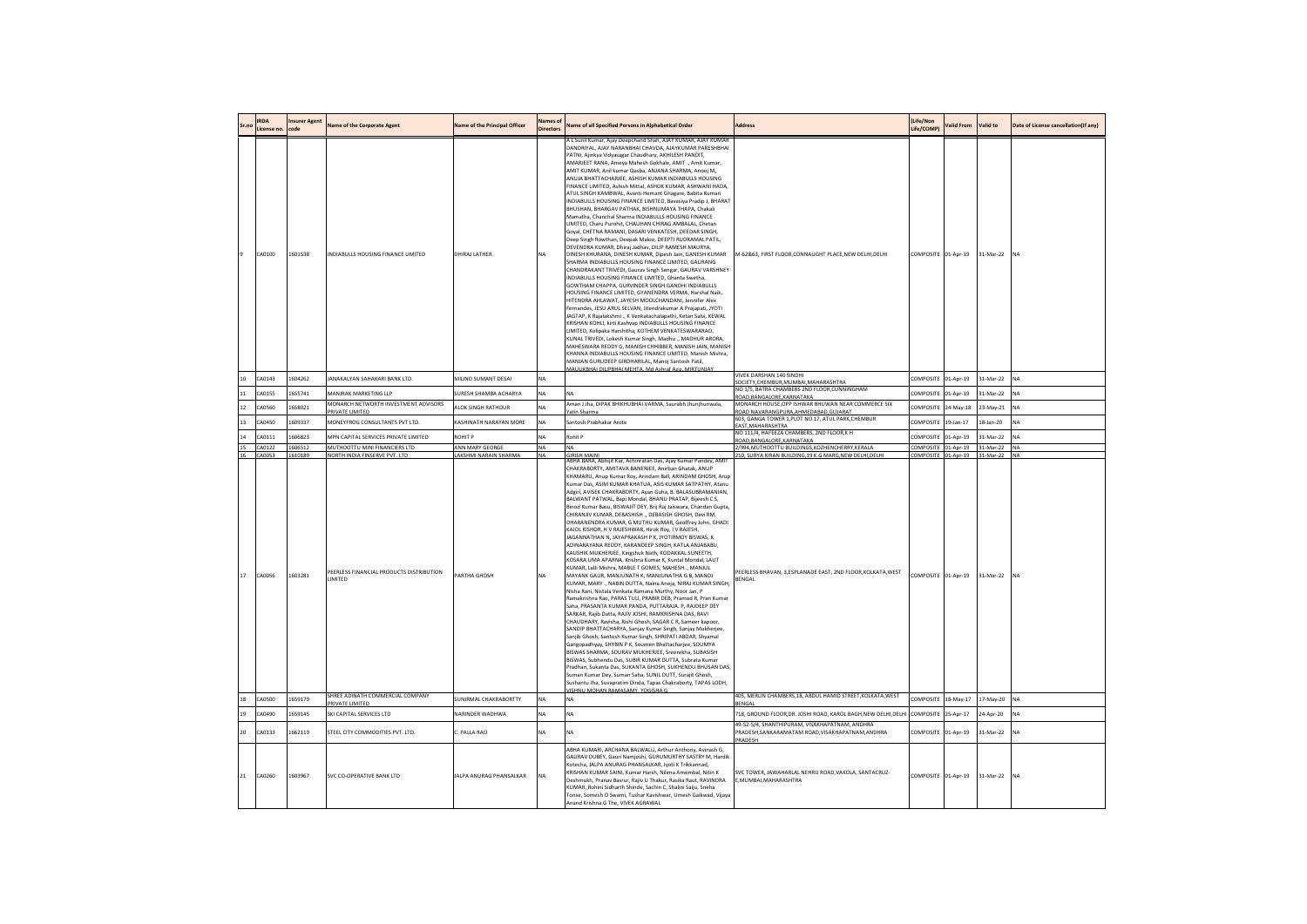|    | Sr.no | <b>IRDA</b><br>License no. code | <b>Insurer Agent</b> | <b>Name of the Corporate Agent</b>                                                      | <b>Name of the Principal Officer</b> | Names of<br><b>Directors</b> | <b>Name of all Specified Persons in Alphabetical Order</b>                                                                                                                                                                                                                                                                                                                                                                                                                                                                                                                                                                                                                                                                                                                                                                                                                                                                                                                                                                                                                                                                                                                                                                                                                                                                                                                                                                                                                                                                                                                                                                                                                                                                                                                                                                                                                | <b>Address</b>                                                                                                              | (Life/Non<br>Life/COMPI | <b>Valid From</b>   | Valid to     | Date of License cancellation(If any) |
|----|-------|---------------------------------|----------------------|-----------------------------------------------------------------------------------------|--------------------------------------|------------------------------|---------------------------------------------------------------------------------------------------------------------------------------------------------------------------------------------------------------------------------------------------------------------------------------------------------------------------------------------------------------------------------------------------------------------------------------------------------------------------------------------------------------------------------------------------------------------------------------------------------------------------------------------------------------------------------------------------------------------------------------------------------------------------------------------------------------------------------------------------------------------------------------------------------------------------------------------------------------------------------------------------------------------------------------------------------------------------------------------------------------------------------------------------------------------------------------------------------------------------------------------------------------------------------------------------------------------------------------------------------------------------------------------------------------------------------------------------------------------------------------------------------------------------------------------------------------------------------------------------------------------------------------------------------------------------------------------------------------------------------------------------------------------------------------------------------------------------------------------------------------------------|-----------------------------------------------------------------------------------------------------------------------------|-------------------------|---------------------|--------------|--------------------------------------|
| 22 |       | CA0137                          | 1606242              | THE SARASWAT COOPERATIVE BANK LTD                                                       | AJIT BABAJI SATAM                    | NA                           | Abhishek Bhandari, Abhishek Pravinkumar Joshi, AKSHATA AMEY<br>DAPTARDAR, AKSHAY DHANAJI MAHADIK, Amey Dinkar Manjrekar,<br>Ameya Prakash Lonkar, AMRUTA TEJAS ARBUJ, ANIKET ASHOK<br>RANE, ANKITA SUDEEP RAUT, APURVA MAYUR MUNGEKAR,<br>Apurya Sanjay Wani, Bhakti Bhooshan Bhusane, Biyani Rekha<br>Mahesh, Dahiwal Tushar Digamabr, Dange Aarti Kashinathrao,<br>Deepika Pradeep Raje, Dharmik Mrugeshbhai Raval, Dilipkumar<br>Gordhanbhai Khunt, Gaikwad Dhanashri Nilesh, Gunia Manobarlal<br>Sachwani, HERO PAHILRAJITALREJA, Indrajit Sahdev Rakshe,<br>JAYANT SARJERAO PATIL, Kalpesh Rajendra Khule, Karmarkar Arti<br>Ashish, KRUTANJALI KISAN BHOR, KULKARNI MINAL KEDAR, KUNAL<br>JAYESH SHETH, LEENA ANUP MAGARE, Madhukar Mahadev<br>Vichare, MANASI DHERE, Manorkar Sayalee Rajan, MISAL SONIYA<br>SACHIN, MRITYUNJAY KUMAR SINGH, NAIK GOVEKAR DIPIKA AMIT, EKANATH THAKUR BHAVAN, 953, APPASAHEB MARATHE<br>Natasha Kapil Sheth, Nikhil Dilip Dixit, NIKHIL PRAKASH ARGADE,<br>Nilambari Sameer Dubey, Nileema Jayant Nagawkar, NITEEN<br>NARAYAN BHOSALE, Poorva Kanekar, PRACHEETI PRAKASH<br>KARANDIKAR, PRIYANK DINESHCHANDRA JARIWALA, Priyanka<br>Sagar Shinde, Privanka Satish Rane, RAJESH SONDAGAR, Raut<br>Mayuri Hemant, RUTIKA KIRAN CHANDVANKAR, SAMIKSHA NINAD<br>SHIRKE, Sandip Bhaskar Unde, SANKET ANIL KADAM, SHILPA<br>PANDIT. Shipalkar Shailesh Bhauso. Shitole Mangesh Pralhad.<br>Shraddha Girish Surlikar, Shreya Yashwant Kawatkar, Shrikant<br>shrikrushna Prabhu, SHRUTI SUNIL SAWANT, Sujata Kulkarni,<br>SUMITKUMAR SHRIKANT SARDESHPANDE, SUNITA VITTHAL DAS<br>PRABHU. SWATI MULRAJ THAKKAR. Swati Samshersingh Raipoot.<br>TUSHAR KRISHNA GAONKAR, Varsha Abhik Chakraborty, VIDYA<br>WAGLE, VINOD RAJAN RODE, Yashvant Kailas Kolhe                                                                                   | MARG.PRABHADEVI.MAHARASHTRA                                                                                                 | COMPOSITE 01-Apr-19     |                     | 31-Mar-22    | <b>NA</b>                            |
| 23 |       | CA0067                          | 1656587              | THE SOUTH INDIAN BANK LTD                                                               | <b>JOE VARGHESE</b>                  | <b>NA</b>                    | Aathira S P, ABEL JOSEPH ALOOR, ABHIJIT KOTHARI, ABHISHEK<br>PANDEY, ABIN JOY, ABITHA A, Abraham B Machivanickal, ABU<br>THOMSON, Aby Mathew, ACHU B, Adithya Raj, AGEESH A, AGEESH<br>RAJAN, Aiswarya Menon, AJAY ELDHO PAUL, AJAY KUMAR M, AJAY.<br>M. Aiesh Jikku James, AJESH K RAJU, AJISH K CHANDRAN, AJITH M.<br>Akash E, AKHIL G NAIR, AKHIL KRISHNAN R, AKHIL P, AKHIL RAJ K R,<br>AKHIL VENUGOPAL, AKHILA A S, AKSHAY KUMAR, ALAKKAL<br>RANJITH, ALBERT JOSEPH, Albin Thomas, Alexander Cv, ALPHI D<br>KURIAN, ALWYN SUNRAJ LOBO, AMAL JOHN, AMAL M JOSE.<br>AMANDEEP KAUR, Amitanshu Kumar, Amrit Pal Singh, AMRUTHA<br>DAVIS T, ANAND P, ANAND SWAMINATHAN, ANDRIN K ANTO,<br>ANILKUMAR G A. Anish Chandran C. ANITHA JOSEPH. ANITHA M.<br>ANITHA MATHEW, Aniali S, ANJANA MARY VARGHESE, ANJANI<br>TRESA MATHEWS, ANKIT GAUTHAM, ANKIT JAIN, ANKITHA JOSHY,<br>ANNA KURIAN, ANOOP A M, ANOOP A V, ANOOP E K, ANOOP K C,<br>ANOOP K.V. ANOOP PERIWAL, ANOOP S. ANOOP S.R. ANTO<br>VASANTH D, ANTONY RANJITH R, Antony Roshan, ANTONY XAVIER<br>BABU, anuj mohanty, ANUP. V, ANUSHA TIRUVEEDHULA,<br>ANUSHREE V N. Aradhana Unni, Arathi A Y. ARAVA RAVINDRA<br>REDDY, ARCHANA A L, Arik Ghosh, ARJUN A K, Arjun M Jimmy,<br>ARJUN MM, ARJUN Pankaj E P, Arjun Raj K, ARTI DIXIT, ARUN JOSE<br>ANIL, Arun Joseph, Arun M James, ARUN MATHEW, ARUN SREERAG<br>P. ARUN T P. ARUN, A. Arundinesh M. Ashish Annaso Jadhay.<br>ASHISH K JHA, ASHOK KUMAR DWIVEDI, ASWATHY r NAIR, ASWIN<br>MENON K P, ATHUL K, Avinash., B ANANTHAKRIUSHNAN, B S V<br>Devanand, BAIRIKI SOWMYA, BALA ARISHEK, B. BALASURENDRAN<br>BALU J CHANDRAN, Barath Kumar S, BASTIN FRANCIS, BENNY<br>MATHEWS M R, BHAUMIK JOSHI, BIJAY KUMAR S., BIJI MATHEW,<br>Bijo Joseph, BIJO KUNNUMPURATH, BIJU K R, Binu Philip, BLESSY<br>VARGHESE, BOBY JOSEPH, BOSCO JOSE, Chanda Agarwal, CHANDAN | SIB HO.T.B. ROAD.MISSION QUARTERS.KERALA                                                                                    | COMPOSITE 01-Apr-19     |                     | 31-Mar-22 NA |                                      |
|    |       | CA0249                          | 1607833              | VAKRANGEE LIMITED                                                                       | CHANDRAJYOTI IYER                    | <b>NA</b>                    | RATNARHAM CHARIY SERASTIAN Chimmala Mahesh Chindu<br><b>NA</b>                                                                                                                                                                                                                                                                                                                                                                                                                                                                                                                                                                                                                                                                                                                                                                                                                                                                                                                                                                                                                                                                                                                                                                                                                                                                                                                                                                                                                                                                                                                                                                                                                                                                                                                                                                                                            | VAKRANGEE HOUSE PLOT NO 93, ROADNO. 16                                                                                      |                         | COMPOSITE 01-Apr-19 | 31-Mar-22    | <b>NA</b>                            |
|    |       | CA0516                          | 1662779              | VERTEX COMMODITIES AND FINPRO PRIVATE                                                   | <b>GANESAN R</b>                     | NA                           | GANESAN R, RENJU VARGHESE                                                                                                                                                                                                                                                                                                                                                                                                                                                                                                                                                                                                                                                                                                                                                                                                                                                                                                                                                                                                                                                                                                                                                                                                                                                                                                                                                                                                                                                                                                                                                                                                                                                                                                                                                                                                                                                 | M.I.D.C.MAROL.ANDHERI EAST.MAHARASHTRA<br>2ND FLOOR, THOTTATHIL TOWERS, MARKET ROAD, ERNAKULAM,                             | COMPOSITE               | 08-Sep-17           | 07-Sep-20    | NA                                   |
|    |       | A0295                           | 1661768              | <b>IMITED</b><br>VISION HINDUSTAN FINVEST SERVICES PVT.LTD                              | <b>VIJAY S CHINURKAR</b>             | NA                           | <b>NA</b>                                                                                                                                                                                                                                                                                                                                                                                                                                                                                                                                                                                                                                                                                                                                                                                                                                                                                                                                                                                                                                                                                                                                                                                                                                                                                                                                                                                                                                                                                                                                                                                                                                                                                                                                                                                                                                                                 | KOCHI, KERALA<br>329, AMATYATOWER, , NEAR DABHOLKAR                                                                         | COMPOSITE               | 11-Apr-19           | 10-Mar-22    | <b>NV</b>                            |
|    |       | CA0311                          | 1607657              | VULCAN INSURANCE SERVICES PVT LTD                                                       | <b>FARUK MONDAL</b>                  | NA                           | Faruk Mondal                                                                                                                                                                                                                                                                                                                                                                                                                                                                                                                                                                                                                                                                                                                                                                                                                                                                                                                                                                                                                                                                                                                                                                                                                                                                                                                                                                                                                                                                                                                                                                                                                                                                                                                                                                                                                                                              | CORNER, KOLHAPUR, MAHARASHTRA<br>1ST FLOOR, ROHINI AARTMENT, MRD ROAD,                                                      | COMPOSITE               | 18-Apr-19           | 17-Apr-22    | ٧A                                   |
|    |       | CA0226                          | 1663169              | GEOJIT FINANCIAL SERVICES LIMITED                                                       | SRIRAM B K R                         | NA                           | AGIN KUMAR, AJAY RAMDAS KHARATMAL, AKHIL M B, ANAND<br>ANITHA TV, ANUPAMA SHARAD GOVILKAR, ARUNA S KADAM,<br>ARVIND kumar GUPTA, BALAJI ., BIBIN JACOB KURUVILLA, BRUNDA<br>P, CHANDRA BHAN SINGH, CHRISTIN JOY, CHUDASMA RAJDIPSINH<br>DILIPSINH, DEVIREDDY PHANEENDRA, DILEEP C, DIVYA VIJAYAN,<br>GIRIRAJ PAL, HARIKRISHNAN P, HARISH C, JAYAKUMAR MR, JIJI<br>JOEMON, KAJAL SHARMA, KARTHIK A, KHANDALA VUAYKUMAR<br>BHARATBHAI, LANIYA KISHORKUMAR, LIJO JOSE A, MAHESH<br>AMBALATH, MAHESH SURESH KULKARNI, MAJESH R, MAULIK<br>CHANDRAKANT GANGAR, MAYUR NAGINBHAI SOLANKI, MEHUL<br>MANISH MEHTA, MONICA SATISH SHARMA, MUKESH SINGH, NEHA<br>PHIJTANEKAR NIKHII V. NILESH NILESH HARI BRAHMANKAR<br>NIRMALA GIRISH, ONKAR DHONDIRAM NARALE, PANDURANG<br>EKNATH JADHAV, PANKAJ MOHAN SRIVASTAVA, PATEL KARAN<br>JASHUKUMAR, PAWAN KUMAR BHATI, PINTU BANERJEE, POOJA<br>AASHANAND GOSWAMI, POOJA ANAND KAREKAR, PRAMILA M,<br>PRAMOD K, PRASHANT SANTOSH TOKSHA, PRINCE JOB<br>CHALAKARY, PRIYA k, RAJEEV KUMAR P, RAKESH KUMAR KAJLA,<br>RAMASWAMY R, REGINA MARY S, RUPESH PRAKASH LADI, SAIED<br>MASTAN SHAIK, SANDEEP YADAV, SANDHYA M, SANGEETHA H C,<br>SANTHOSH SANTHOSH KUMAR K K, SARAVANAN S, SATHEESH<br>KUMAR D. SATISH TULSHIRAM REDDY, SENTHI KUMAR M. SENTHIL<br>R, SHESHIKALA K, SHINTO POULOSE, SHIVANANDA P M, SHWETA<br>RATHORE, SIDDHANT SURENDRA PURI, SONY ABRAHAM, SOPAN<br>BALASAHEB SHINDE, SOPAN BALASAHEBSHINDE, SRINIVAS N,<br>SURAG K R, SURYA P C, THANGADURAI K, TINTO ISSAC, VIGNEESH<br>V, VIGNESH K, VIJAY KUMAR MISHRA, VINOD KUMAR, VISHNU V RAJ                                                                                                                                                                                                                                                                             | CHANDMARI, GUWAHATI, ASSAM<br>34/659-P, CIVIL LINE ROAD, PADIVATTOM, KOCHI, KERALA                                          | COMPOSITE 01-Apr-19     |                     | 31-Mar-22 NA |                                      |
|    |       | CA0466                          | 1663060              | IIFL Wealth Finance Ltd                                                                 | RAHUL BIJLANI                        | NA                           | RAHUL BIJLANI                                                                                                                                                                                                                                                                                                                                                                                                                                                                                                                                                                                                                                                                                                                                                                                                                                                                                                                                                                                                                                                                                                                                                                                                                                                                                                                                                                                                                                                                                                                                                                                                                                                                                                                                                                                                                                                             | 6TH FLOOR, IIFL CENTRE, KAMALA CITY, SENAPATI BAPAT MARG,<br>LOWER PAREL, MUMBAI, SENAPATI BAPAT<br>MARG.MUMBAI.MAHARASHTRA |                         | COMPOSITE 04-Mar-17 | 03-Mar-20    | <b>NA</b>                            |
|    |       | CA0302                          | 1609430              | UNIMONI FINANCIAL SERVICES LTD. (Earler known<br>s UAE Exchange Financial Service Ltd.) | K SREEDHARAN                         | ΝA                           | P K SREEDHARAN                                                                                                                                                                                                                                                                                                                                                                                                                                                                                                                                                                                                                                                                                                                                                                                                                                                                                                                                                                                                                                                                                                                                                                                                                                                                                                                                                                                                                                                                                                                                                                                                                                                                                                                                                                                                                                                            | N G 12 & AMP; 13, GROUND FLOOR, NORTH BLOCK, MANIPAL CENTRE,<br>DICKENSON ROAD.BANGALORE.KARNATAKA                          | COMPOSITE               | 12-Apr-19           | 11-Apr-22    | ٧A                                   |
|    |       | CA0683                          | 1663870              | INTERNATIONAL MONEY MATTERS PRIVATE<br><b>IMITED</b>                                    | SHANTALA KUMBLE                      | NA                           | CHINDANANDA SAHOO, DEVANSHU SALUJA, ROHINI PRIYANKA<br>PAMARTHI, SIDDHARTH D ASRANI                                                                                                                                                                                                                                                                                                                                                                                                                                                                                                                                                                                                                                                                                                                                                                                                                                                                                                                                                                                                                                                                                                                                                                                                                                                                                                                                                                                                                                                                                                                                                                                                                                                                                                                                                                                       | PHOENIX PROMUS NO590/1 ISTFLOOR.12TH MAIN HAL II<br><b>STAGE BANGALORE KARNATAKA</b>                                        | COMPOSITE               | 17-Sep-19           | 16-Sep-22    | ٧A                                   |
|    |       | CA0258                          | 1663914              | CITADEL WEALTH ADVISORY SERVICES PVT. LTD.                                              | <b>GN SRIDHAR</b>                    | NA                           | Dharmesh Toliya, Kavya K S, Savita Devi, Sunitha Mucharla,<br>oganand Shavirala                                                                                                                                                                                                                                                                                                                                                                                                                                                                                                                                                                                                                                                                                                                                                                                                                                                                                                                                                                                                                                                                                                                                                                                                                                                                                                                                                                                                                                                                                                                                                                                                                                                                                                                                                                                           | 8/12. NEW NO 12.GOVINDAPPA ROAD.BASAVANAGUDI.KARNATAKA                                                                      | COMPOSITE               | 01-Apr-19           | 31-Mar-22    | N٨                                   |
|    |       | CA0643                          | 1664179              | SUPERSOLUTIONS ADVISORY SERVICES PRIVATE<br><b>IMITED</b>                               | <b>VIPUL RAWAL</b>                   | NA                           | Sandeep Mishra, Sanjeev Saxena, Vipul Rawal                                                                                                                                                                                                                                                                                                                                                                                                                                                                                                                                                                                                                                                                                                                                                                                                                                                                                                                                                                                                                                                                                                                                                                                                                                                                                                                                                                                                                                                                                                                                                                                                                                                                                                                                                                                                                               | 3F-22 MAHIMAS TRINITY, PLOT NUMBER 5 SWEJ FARM NEW<br>ANGANER ROAD, SODALA JAIPUR, RAJASTHAN                                | COMPOSITE               | 15-Mar-19           | 14-Mar-22    | <b>NV</b>                            |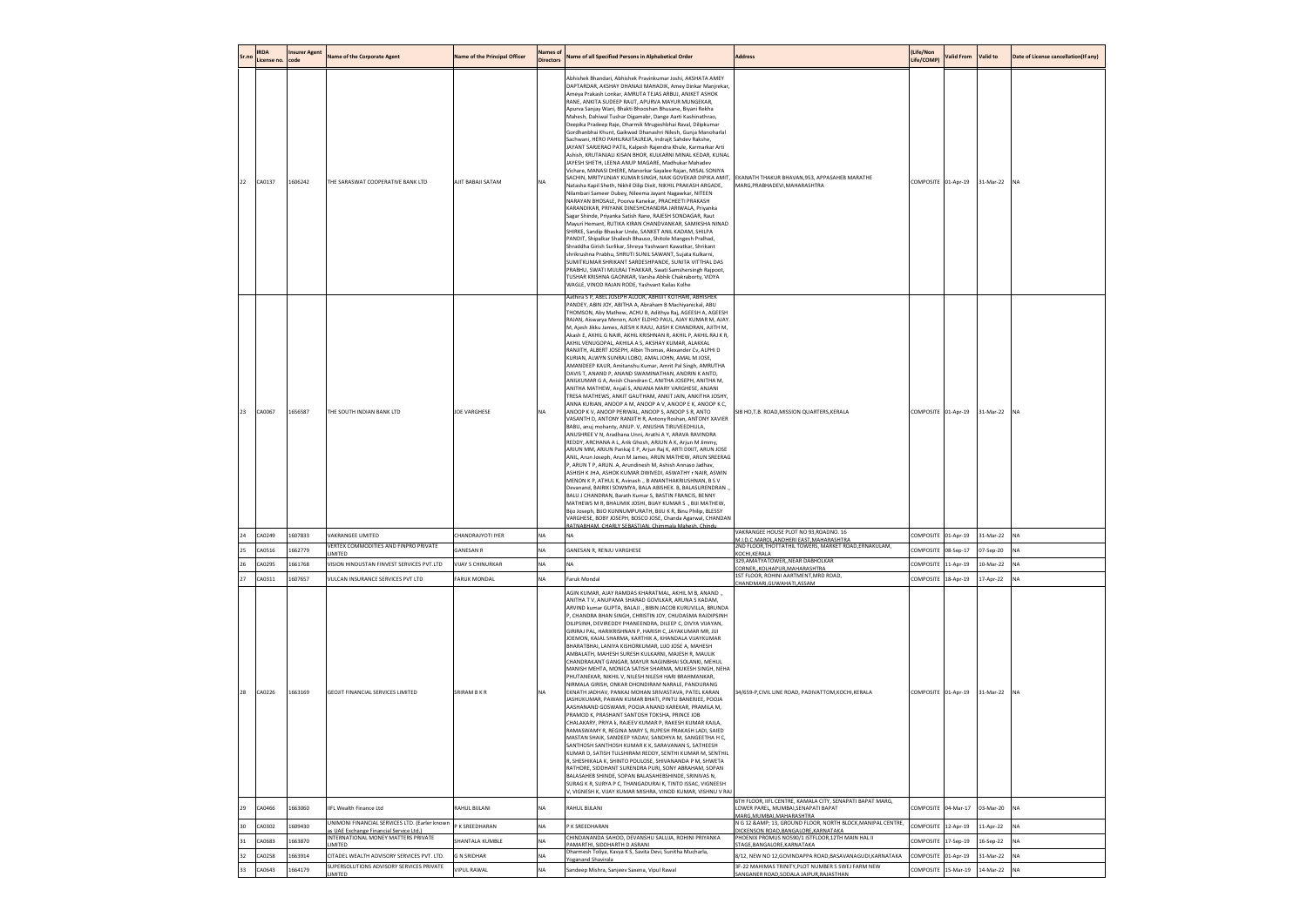|    | <b>IRDA</b>      | License no. | surer Agent<br>code | <b>Name of the Corporate Agent</b>                                               | Name of the Principal Officer             | Names of<br><b>Directors</b> | Name of all Specified Persons in Alphabetical Order                                                                                                                                                                                                                                                                                                                                                                                                                                                                                                                                                                                                                                                                                                                                                                                                                                                                                                                                                                                                                                                                                                                                                                                                                                                                                                                                                                                                                                                                                                                                                                                                                                       | <b>Address</b>                                                                                                                | (Life/Non<br>Life/COMPI          | <b>/alid From</b> | Valid to               | Date of License cancellation(If any) |
|----|------------------|-------------|---------------------|----------------------------------------------------------------------------------|-------------------------------------------|------------------------------|-------------------------------------------------------------------------------------------------------------------------------------------------------------------------------------------------------------------------------------------------------------------------------------------------------------------------------------------------------------------------------------------------------------------------------------------------------------------------------------------------------------------------------------------------------------------------------------------------------------------------------------------------------------------------------------------------------------------------------------------------------------------------------------------------------------------------------------------------------------------------------------------------------------------------------------------------------------------------------------------------------------------------------------------------------------------------------------------------------------------------------------------------------------------------------------------------------------------------------------------------------------------------------------------------------------------------------------------------------------------------------------------------------------------------------------------------------------------------------------------------------------------------------------------------------------------------------------------------------------------------------------------------------------------------------------------|-------------------------------------------------------------------------------------------------------------------------------|----------------------------------|-------------------|------------------------|--------------------------------------|
| 34 | CA0195           |             | 1664624             | <b>Reliance Securities Limited</b>                                               | <b>NEERAJ SINGH</b>                       | <b>NA</b>                    | Abhishek Gupta, Alok Shantiprakash Singh, Alpesh Chauhan, Amit<br>Kumar, Amit Kumar, Amit Kumar Mishra, Anand Pathak, Arun<br>Arora, Ashwani Sharma, Aswini Biswal, Atul Kumar Sharma,<br>Bhavesh Krishnakumar Davda, Bhavin Parikh, Darshit Santosh<br>Mehta, Dharmesh Bhalchandra Patel, Dinesh Manglani, Gajendra<br>Singh, George John H. Himanshu Jayshukhlal Oza, Jagadish<br>Gandraju, Jatinder Singh Bali, Jignesh Patel, Kamal Kant Singh,<br>LOKESH KUMAR GOYAL, Mahesh ji, Manju Sharma, Manoj Muthu,<br>Mohammad Adil, Muthuraj S, Navin Kumar, Nivrutti Waman<br>Pagere, Pawan Kumar Giri, Pritesh Rameshbhai Dhundiya, Priya Bra<br>Pandey, R Ramesh, R Sreenivas Babu, Raja D, Rajneesh Shukla,<br>Ramesh Khanduri, Sachin Bhatulal Suryawanshi, Sanad Kumar,<br>Sandeep Kumar JHA, Sanjay Rai, Sapan Sharma, Seshathri P,<br>Shushant Agnihotri, Sriniyasu Pala, SUMAS k, Sunil Kumar Agrahari,<br>Tanay Singha, Usha Kori, Valmik Uttam Nikam, Velmurugan<br>Karuppaiah, Vikas Sahu                                                                                                                                                                                                                                                                                                                                                                                                                                                                                                                                                                                                                                                                                      | 11TH FLOOR, R TECH IT PARK, OFF WESTERN EXPRESS HIGHWAY,<br>GOREGAON EAST, MUMBAI, MAHARASHTRA                                | COMPOSITE 01-Apr-19              |                   | 31-Mar-22              | <b>NA</b>                            |
|    | CA0366           |             | 1664827             | STOCK HOLDING CORPORATION OF INDIA LIMITED PANDULA SREELAKSHMI                   |                                           | NA                           | Abhineet Tiwari, ABHISHEK JAIN, AMAR PRASAD, DHARMVEER<br>SINGH CHAUHAN, HARSHVARDHAN AGARWAL, JIGAR SHAH,<br>MANISH KUMAR GUPTA, Manoj Soni, pankaj kumar purohi, SANJAY<br>ASTHANA, SUDISH NAIR, TAPAS BANERJEE, TATHAGAT VERMA                                                                                                                                                                                                                                                                                                                                                                                                                                                                                                                                                                                                                                                                                                                                                                                                                                                                                                                                                                                                                                                                                                                                                                                                                                                                                                                                                                                                                                                         | 301, CENTER POINT PREMISES CO-OP SOC, DR. BABASAHEB<br>AMBEDKAR ROAD, PAREL, MAHARASHTRA                                      | COMPOSITE 10-Jun-19              |                   | 09-Jun-22              | NA                                   |
|    | CA0117           |             | 1665369             | UNION BANK OF INDIA                                                              | AGDISH MADHAV BANGERA                     | <b>NA</b>                    | lagdish Madhav Bangera                                                                                                                                                                                                                                                                                                                                                                                                                                                                                                                                                                                                                                                                                                                                                                                                                                                                                                                                                                                                                                                                                                                                                                                                                                                                                                                                                                                                                                                                                                                                                                                                                                                                    | UNION BANK BHAVAN ,12TH FLR, RETAIL BANKING &<br>MARKETING DEPT.,,239 VIDHAN BHAVAN MARG,NARIMAN<br>POINT.MUMBAI.MAHARASHTRA  | COMPOSITE 01-Apr-19              |                   | 31-Mar-22              | <b>NA</b>                            |
|    | CA0707           |             | 1665687             | ASK WEALTH ADVISORS PRIVATE LIMITED                                              | HUJA KAZMI                                | <b>NA</b>                    | Ayyappa Tejomurthula, Banu Prasad Chitrala, Himanshu Sood,<br>Shuja Kazmi                                                                                                                                                                                                                                                                                                                                                                                                                                                                                                                                                                                                                                                                                                                                                                                                                                                                                                                                                                                                                                                                                                                                                                                                                                                                                                                                                                                                                                                                                                                                                                                                                 | BIRLA AURORA, 16 LEVEL OFFICE FLOOR 9,DR. ANNIE BESANT ROAD<br>WORLI.MUMBAI.MAHARASHTRA                                       | COMPOSITE                        | 03-Apr-20         | 03-Mar-23              | <b>NA</b>                            |
|    | CA0101           |             | 1670443             | <b>BAJAJ FINANCE LTD</b>                                                         | MRUTI RANJAN DASH                         | <b>NA</b>                    | Aiay Shaw, ANAND MADHAV JOSH                                                                                                                                                                                                                                                                                                                                                                                                                                                                                                                                                                                                                                                                                                                                                                                                                                                                                                                                                                                                                                                                                                                                                                                                                                                                                                                                                                                                                                                                                                                                                                                                                                                              | BRAND VIEW, 1ST FLOOR, OLD MUMBAI PUNE HIGHWAY,<br>AKURDI.PUNE.MAHARASHTRA                                                    | COMPOSITE                        | 01-Apr-19         | 31-Mar-22              |                                      |
|    | CA0199           |             | 1670521             | SHRIRAM FORTUNE SOLUTIONS LIMITED                                                | <b>GIRISH KUMAR KORIVI</b>                | NA                           | Abhineet Tiwari, ABHISHEK JAIN, Abhineet Tiwari, ABHISHEK JA<br>AMAR PRASAD, Abhineet Tiwari, ABHISHEK JAIN, AMAR PRASAD,<br>DHARMVEER SINGH CHAUHAN, Abhineet Tiwari, ABHISHEK JAIN.<br>AMAR PRASAD, DHARMVEER SINGH CHAUHAN, HARSHVARDHAN<br>AGARWAL, Abhineet Tiwari, ABHISHEK JAIN, AMAR PRASAD,<br>DHARMVEER SINGH CHAUHAN, HARSHVARDHAN AGARWAL, JIGAR<br>SHAH, Abhineet Tiwari, ABHISHEK JAIN, AMAR PRASAD,<br>DHARMVEER SINGH CHAUHAN, HARSHVARDHAN AGARWAL, JIGAR<br>SHAH, MANISH KUMAR GUPTA, Abhineet Tiwari, ABHISHEK JAIN,<br>AMAR PRASAD, DHARMVEER SINGH CHAUHAN, HARSHVARDHAN<br>AGARWAL, JIGAR SHAH, MANISH KUMAR GUPTA, Manoj Soni,<br>Abhineet Tiwari, ABHISHEK JAIN, AMAR PRASAD, DHARMVEER<br>SINGH CHAUHAN, HARSHVARDHAN AGARWAL, JIGAR SHAH,<br>MANISH KUMAR GUPTA, Manoi Soni, pankai kumar purohi.<br>Abhineet Tiwari, ABHISHEK JAIN, AMAR PRASAD, DHARMVEER<br>SINGH CHAUHAN, HARSHVARDHAN AGARWAL, JIGAR SHAH,<br>MANISH KUMAR GUPTA, Manoj Soni, pankaj kumar purohi, SANJAY<br>ASTHANA, Abhineet Tiwari, ABHISHEK JAIN, AMAR PRASAD,<br>DHARMVEER SINGH CHAUHAN, HARSHVARDHAN AGARWAL, JIGAR<br>SHAH, MANISH KUMAR GUPTA, Manoj Soni, pankaj kumar purohi,<br>SANJAY ASTHANA, SUDISH NAIR, Abhineet Tiwari, ABHISHEK JAIN,<br>AMAR PRASAD. DHARMVEER SINGH CHAUHAN, HARSHVARDHAN<br>AGARWAL, JIGAR SHAH, MANISH KUMAR GUPTA, Manoj Soni,<br>pankaj kumar purohi, SANJAY ASTHANA, SUDISH NAIR, TAPAS<br>BANERJEE, Abhineet Tiwari, ABHISHEK JAIN, AMAR PRASAD,<br>DHARMVEER SINGH CHAUHAN, HARSHVARDHAN AGARWAL, JIGAR<br>SHAH, MANISH KUMAR GUPTA, Manoj Soni, pankaj kumar purohi,<br>SANJAY ASTHANA, SUDISH NAIR, TAPAS BANERJEE, TATHAGAT<br><b>VERMA</b> | 123.ANGAPPA NAICKEN STREET.CHENNAI.TAMIL NADU                                                                                 | COMPOSITE 01-Apr-19              |                   | 31-Mar-22              | NA                                   |
|    | CA0474           |             | 1671846             | HERO FINCORP LIMITED                                                             | MAYANK MANCHANDA                          |                              | Deepali Kakkar                                                                                                                                                                                                                                                                                                                                                                                                                                                                                                                                                                                                                                                                                                                                                                                                                                                                                                                                                                                                                                                                                                                                                                                                                                                                                                                                                                                                                                                                                                                                                                                                                                                                            | 34 COMMUNITY CENTER, BASANT LOK, VASANT VIHAR, NEW<br>DELHI, DELHI                                                            | COMPOSITE 22-Mar-20              |                   | 21-Mar-23              | <b>NA</b>                            |
|    | CA0257           |             | 1673164             | DBS Bank India Ltd                                                               | <b>NIT KAUR KOHLI</b>                     |                              | AJIT KAUR KOHLI                                                                                                                                                                                                                                                                                                                                                                                                                                                                                                                                                                                                                                                                                                                                                                                                                                                                                                                                                                                                                                                                                                                                                                                                                                                                                                                                                                                                                                                                                                                                                                                                                                                                           | SF NO 11,12 CAPITAL POINT,, BKS MARG, CONNAUGHT<br>PLACECENTRAL DELHI.DELHI                                                   | COMPOSITE                        | 01-Apr-19         | 31-Mar-22              | NΔ                                   |
|    | CA0709           |             | 1673397             | WEALTH INDIA FINANCIAL SERVICES PVT LTD                                          | SRINIVASANKV                              |                              | Harish Kumar V, KIRTIMURALI                                                                                                                                                                                                                                                                                                                                                                                                                                                                                                                                                                                                                                                                                                                                                                                                                                                                                                                                                                                                                                                                                                                                                                                                                                                                                                                                                                                                                                                                                                                                                                                                                                                               | 3RD FLOOR UTTAM BUILDING, NO 38 AND 39 WHITES ROAD<br>ROYAPETTAH.CHENNAI.TAMIL NADU                                           | COMPOSITE                        | 12-Mar-20         | 11-Mar-23              | NA                                   |
|    | CA0703           |             | 1673853             | FINNOVATE FINANCIAL SERVICES PVT LTD                                             | <b>ISHESHTA MALHOTRA</b>                  |                              | Artish More                                                                                                                                                                                                                                                                                                                                                                                                                                                                                                                                                                                                                                                                                                                                                                                                                                                                                                                                                                                                                                                                                                                                                                                                                                                                                                                                                                                                                                                                                                                                                                                                                                                                               | 39 BLUE ROSE INDUSTRIAL ESTATE, WESTERN EXPRESS<br>IGHWAY.BORIVALI EAST.MAHARASHTRA<br>SCO 829, 830, SEC 22.NEAR PARADE       | COMPOSITE                        | 25-Feb-20         | 24-Feb-23              | NA                                   |
|    | CA0547           |             | 1674076             | PAUL MERCHANTS FINANCE PVT LTD                                                   | <b>VARESH KUMAR SHARMA</b>                |                              | SWATI SARASWATI                                                                                                                                                                                                                                                                                                                                                                                                                                                                                                                                                                                                                                                                                                                                                                                                                                                                                                                                                                                                                                                                                                                                                                                                                                                                                                                                                                                                                                                                                                                                                                                                                                                                           | GROUND.CHANDIGARH.CHANDIGARH<br>PLOT NO. 15/S, SHOP NO - 109, SANJAY NAGAR, PINK CITY SQUARE,                                 | COMPOSITE                        | 12-Mar-21         | 11-Mar-24              | NΑ                                   |
|    | CA0359<br>CA0244 |             | 1674389<br>1674490  | RISING STARS CORPORATE SOLUTIONS PVT. LTD<br>NEW INDIA CO-OPERATIVE BANK LIMITED | SARAT MURARKA<br><b>CLAUDIUS NAZARETH</b> |                              | <b>Abhilit Dev</b><br>ABHIMANYU KANOJIA, AJAY MOHITE, ANKIT PARULEKAR, APARNA<br>PATIL, B Shridhara, BHAVANA WADHWANI, ALLWYN Nunes,<br>ANKITA VIRKAR, JAYENDRA MHATRE, JESELLE LOBO, KIRAN<br>CHAVAN, KIRAN MHATRE, KOMAL PARANGE, BHAGYASHREE<br>DEODHAR, MANISHAA MHAPROLKER, CLAUDIUS NAZARETH,<br>GAURAV RANE, GAURI SHINDE, DIVYA SHETTY, JASHMITA SOLANKI<br>PADMAVATHI PAWAR, KIRTIK CHAUHAN, JIGAR DALAL, PRATIK<br>DEORUKHKAR, MANISHA MHATRE, REKHA THORAT, NAMITA<br>AMIN, NAMITA PATIL, NISHA PATEL, NEHA RAGHAV, SEEMA<br>SHETTI, PIRAJI REDEKAR, POOJA SARAIYA, PRACHI JOSHI,<br>SHRADDHA AMBOKAR, PARIMAL RANPARIYA, SNEHA SALUNKHE,<br>SONAL TAYSHETE, PRATIK KULKARNI, PRINCE DSOUZA, SWAPNAJA<br>Raut, REHNA POOLON, VEDANTI BAND, RUPALI NAIKWADI.<br>SHEKHAR SALVI, SNEHA TARE, SUPRIYA JADHAV, SWATI GHADGE,<br>TRUPTI MADAV, SUKESH SHETTY, UDAY JAGDALE, Vandith Bhat,<br>VAISHALI DESAI. VISHWAS KALAMBATE. AKASH GAYKAR. AKSHATA<br>CHOULKAR, AMIT MALAP, ASHWINI KUWALEKAR, GAURI LAD,                                                                                                                                                                                                                                                                                                                                                                                                                                                                                                                                                                                                                                                                         | HOTWARA.RAJASTHAN<br>NEW INDIA BHAVAN, PLOT NO1260, TIPS 4, A.V. NAGVEKAR<br>WARG.PRABHADEVI.MUMBAI 400025.MUMBAI.MAHARASHTRA | COMPOSITE<br>COMPOSITE 01-Apr-19 | 26-May-19         | 25-May-22<br>31-Mar-22 | <b>NA</b><br><b>NA</b>               |
|    |                  |             |                     |                                                                                  |                                           |                              | HIMAI I VARTAK, KINNARI SAPI E, NII AM MAHADIK, NII IMA<br>SADVILKAR, PRATIKSHA BHOBASKAR, PREETAM AMIN, PRIYANKA<br>KADAM, RAJESH GANDHI, SAIPRASAD NALAVADE, SANTOSH<br>PRADHAN, SHRUTIKA DALVI, TEJASHREE SINDKAR, VIRAJ HATKAR                                                                                                                                                                                                                                                                                                                                                                                                                                                                                                                                                                                                                                                                                                                                                                                                                                                                                                                                                                                                                                                                                                                                                                                                                                                                                                                                                                                                                                                        |                                                                                                                               |                                  |                   |                        |                                      |